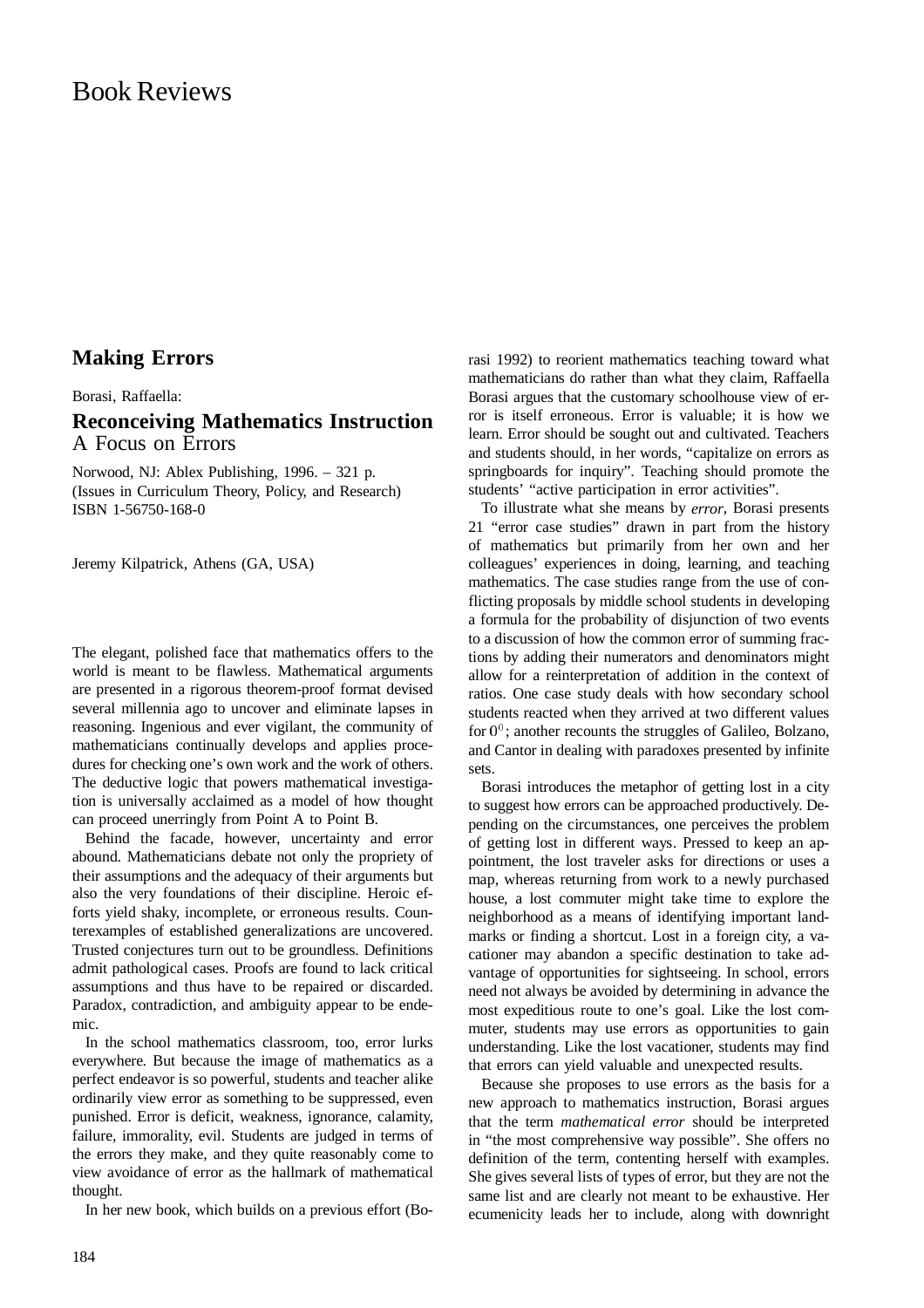mistakes such as faulty procedures or incorrect results, items such as "incorrect definitions" that signal a departure from standard usage, plus items that few would consider erroneous per se, such as ambiguous expressions in algebra or tentative steps in making a geometric construction. She uses the fact that  $0^0$  is undefined and the fact that in extending exponentiation from positive to negative bases one encounters imaginary numbers to argue that there are inherent limitations in mathematics – another type of error, in her view. For Borasi, an *error* seems to be essentially an *anomaly*, something unusual or even just incomplete, not something that is necessarily wrong.

For example, Borasi makes much of the "errors" that resulted when college students and in-service mathematics teachers were asked to define *circle*. Many of the definitions were imprecise; some were over-inclusive; some, not inclusive enough. Some were redundant, and a few were circular. There is obvious merit in examining these definitions and using them as vehicles for understanding both what a circle is (as usually defined in mathematics) and what a definition can accomplish. But Borasi seems not to appreciate sufficiently the distinction between definitions as arbitrary constructions derived from primitive mathematical terms and definitions as pedagogical devices that can function to help establish shared meaning; in other words, between definitions in mathematics and definitions in mathematics instruction. Some of the definitions she holds up as erroneous are merely inadequate in some sense from a strictly mathematical point of view or are limited to a specific but unspecified context. Furthermore, she nowhere raises the problem of alternative definitions (e.g., circles as including or excluding their interiors; trapezoids as excluding or including parallelograms), which might be used to illustrate the role and value of convention in mathematics.

To help teachers plan instruction that capitalizes on errors, Borasi asserts that mathematical activities can fall into one of three levels of mathematical discourse: task, content, or mathematics. (*Discourse* seems an inappropriate characterization; she is referring not to representation or communication but to the nature or goal of the activity to which the error might contribute: performing a task, learning technical mathematical content, or learning about mathematics as a discipline.) She also claims that an instructional activity can be informed by any of three stances of learning: remediation (to locate and correct one's errors), discovery (to rely on one's errors in learning or solving something new), and inquiry (to exploit one's errors in formulating and exploring new questions). When the three levels of discourse are crossed with the three stances of learning, the resulting matrix yields what Borasi terms "a taxonomy of uses of errors". She also categorizes error activities according to the level of student involvement: whether the teacher models the inquiry, the students are led by the teacher, or the students engage in independent inquiry. A final means of categorizing the errors in an error activity is according to their source. Ten sources are listed, ranging from a "planned error" that the teacher has selected in advance as appropriate for an activity to a "math-inherent" error that is "due to the limitation

of mathematics itself". Borasi applies the various categorization schemes and the taxonomy to the case studies and to other error activities proposed in the book. The categories are intended not only to bring some order to the welter of possible errors and their pedagogical uses, thus aiding teachers who have an instructional goal, but also to demonstrate the range of this approach.

Near the end of the book, Borasi contends that she has offered "both theoretical arguments and anecdotal evidence" for the value of active participation in error activities. That she has provided ample anecdotal evidence there can be no doubt. The case studies, which include numerous excerpts from interviews and from classroom discourse, testify persuasively to the impressive mathematical investigations that can be stimulated simply by taking an error seriously and seeing where it leads. The book offers an extensive collection of activities for teachers and students to pursue.

Theoretical arguments are another matter. Borasi's original contributions tend toward the simple taxonomy, not the subtle distinction or the exhaustive treatment. To provide an appropriate contrast with *inquiry*, which is cast as the most advanced stance of learning (i.e., pedagogical strategy), she limits *discovery* to the "predetermined and unquestioned", although proponents of "discovery learning" have not necessarily taken that view (Shulman & Keislar 1966, p. 10, p. 193). The three types of learning stance may be useful to a teacher seeking a simple scheme to use in generating variety in her or his lessons, but they fail to do justice to the manifold ways lessons can vary in openness, even among the lessons Borasi recounts. She seems less interested in analyzing lesson structure or function than in presenting neat descriptive categories.

Borasi's treatment of epistemology is equally simplistic. She criticizes mathematicians who take a "dualistic" view of knowledge (it's either right or wrong), arguing instead for a humanistic, relativistic stance – thus revealing her own dualistic view of epistemology. She labels as "radical constructivist" the epistemology underlying her inquiry model of teaching and then casts that model in opposition to a "transmission pedagogy". Her portrayal of radical constructivism appears to confound it with social constructivism, and she characterizes as radical constructivists several mathematics educators (e.g., Nicolas Balacheff, Alan Schoenfeld) who would undoubtedly be startled to find themselves so labeled.

The reader may be surprised to find no mention of George Pólya (1945, 1962). Pólya's approach of encouraging students to guess and then test their guess, although not identified as beginning from error, was much the same as Borasi's approach. He too was concerned that students not get the impression that the deductive, "error-free" side of mathematics tells the whole story. He wanted them to see, and to participate in, mathematics in the making. Much of Pólya's spirit, if not his name, can be found in this book.

The book is highly repetitive. Numerous points are repeated, almost verbatim, in several chapters. In the case study on definitions of a circle, 44 definitions are listed, which then appear again and again in different combina